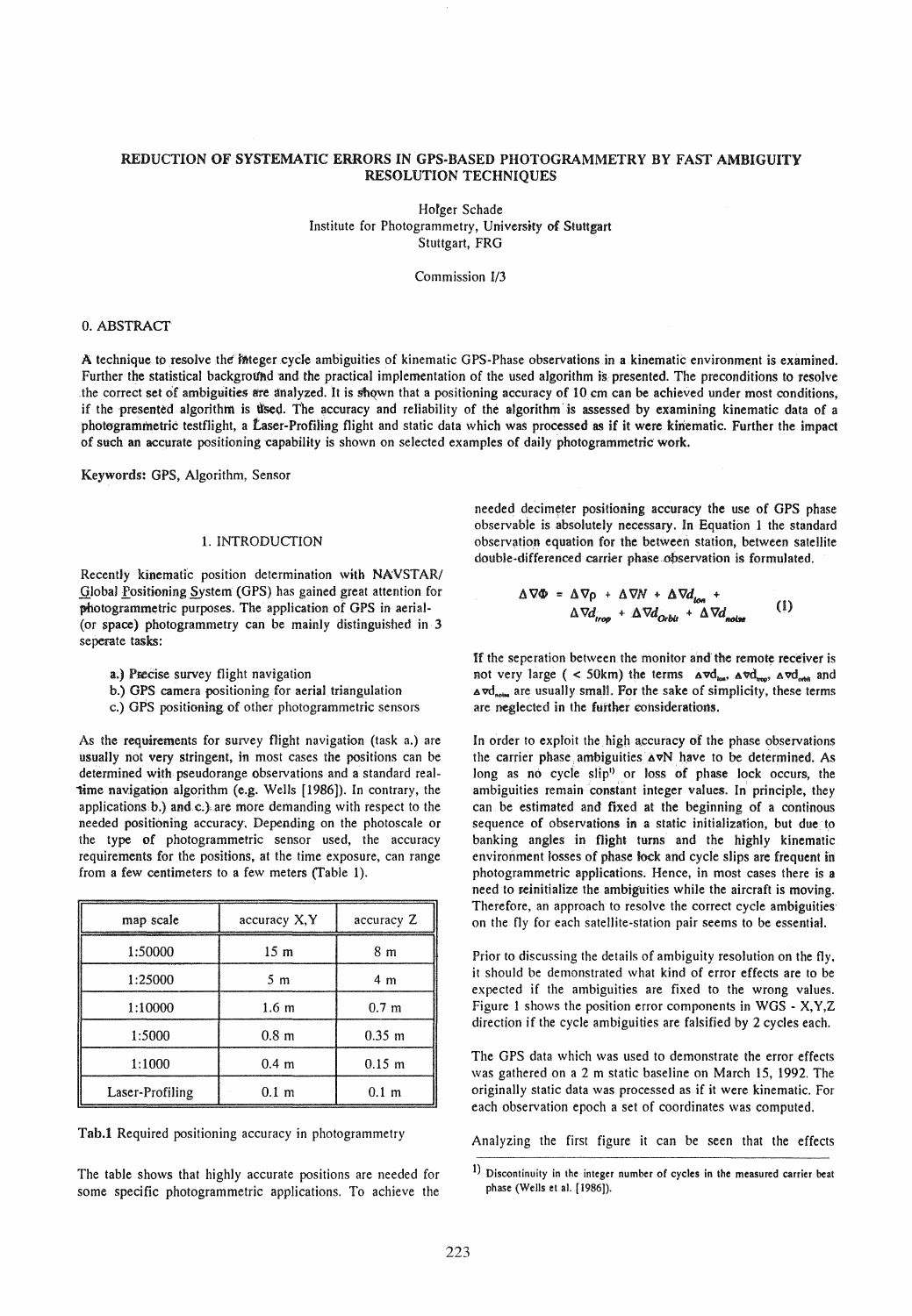

Fig. 1 Systematie Error Effeets Due to Ineorreet Ambiguities

of ineorreet eycle ambiguities over shorter periods of time are in first approximation straight lines. A similar behaviour could be observed in several different data sets, if the cycle ambiguities were falsified by a eertain amount. The magnitude of the offset and the drift compared to the true values can be considerable, depending on the satellite geometry and the size of the ambiguity error.

## 2. DETERMINATION OF CARRIER PHASE CYCLE AMBIGUITIES IN A KlNEMATIC ENVIRONMENT

The eorrect determination of the eycle ambiguities is still one of the most critical tasks in GPS based photogrammetry. Until recently photogrammetrists were dealing with this problem in different ways:

- A survey flight is flown very carefully with flat turns, so that at least 4 satellites remain trackable during the entire mission. If a loss of phase lock occured the ambiguities were determined via the observations of the continously tracked satellites. The drawbacks of this approach can be summarized as: not very reliable, because the entire survey flight must be repeated if only 3 satellites (or 4 satellites with weak geometry) are available for a short period of time; the flight path is unnecessarily longer compared to the standard case.
- Additional sensors are used to bridge a 10ss of phase lock, to detect cycle slips or to aid positioning in times of weak satellite geometry. In principle this integrated sensor approach would satisfy the requirements for a reliable and accurate positioning system, but aiding sensors (e.g. INS) which provide a eomparable positioning accuracy to GPS are usually very expensive.
- A further method which is also based on an additional sensor, but which is very interesting from the photogrammtrists point of view, is the combined block adjustment of photogrammetric and GPS data. This method which was developed at Stuttgart University (Frieß [1991], Aekermann(1990)) models the error effeets of incorret cyde ambiguities in the photogrammmetrie bundle block adjustment. For each photogrammetric strip 6 additional unknowns (3 Offsets, 3 Driftparameters) control the propagation of the mentioned systematic errors. Although more unknowns have to be estimated in the aerial triangulation, the photogrammetric block is stabilized via the additional GPS observations. It is even possible to reduce the

number of ground control points to a minimum of 4 points in the block corners, if two additional cross strips are flown (Ackermann [1990]). From the practical point of view this method is very suitable for aerial triangulation applications, due to the extensive reduction *ot* ground control and no limitations for the survey flight (steep turns may be flown, continous phase lock is just required within a photo strip, no statie initialization is required). Figure 2 shows the basic observation equation that is used to introduce the GPS Positions in the aerial triangulation.



Fig. 2 Observation Equation for GPS Positions in the Aerial Triangulation

The only disadvantage of this method is, that the idea of correcting the GPS positions with photogrammetric dats is not easily transferable to non-imaging remote sensing applications (e.g. Laser-Profiler, Laser-Scanner, Multi-Spectral-Scanner). Further it would be beneficial if the GPS positions could be directly used in the aerial-triangulation without the need to estimate 6 additional unknowns for each photogrammetric strip.

Recent development of new methods and algorithms to obtain the correct set of carrier phase cycle ambiguities in a moving environment might overcome the stated problems. In the following chapter the theoretical and statistical background of the implemented algorithm to resolve the ambiguities on the fly is presented.

## 3. AMBIGUITY RESOLUTION APPROACH

Several methods to resolve the GPS carrier phase ambiguities have already been proposed by different authors (e.g. Hatch [1990], Frei/Beutler [1990], Counselman/Gourevitch [1981]). The mentioned authors developed algorithms whieh share some basic principles to distinguish between the correct set of cyde ambiguities and the incorrect ones:

- The accuracy of the double differenced carrier phase observation should be below 1.5-2 cm. The observation accuracy is used in statistical tests to determine wether a set of cycle ambiguities is potentially correct or false.
- The compatibility between carrier phase observations and pseudorange observations must be guaranteed. Usually an adjusted pseudorange position and its associated eovariance matrix are taken to check wether a set of cycle ambiguities is potentially correct or not.
- If more than 4 satellites are observed only a subset of 4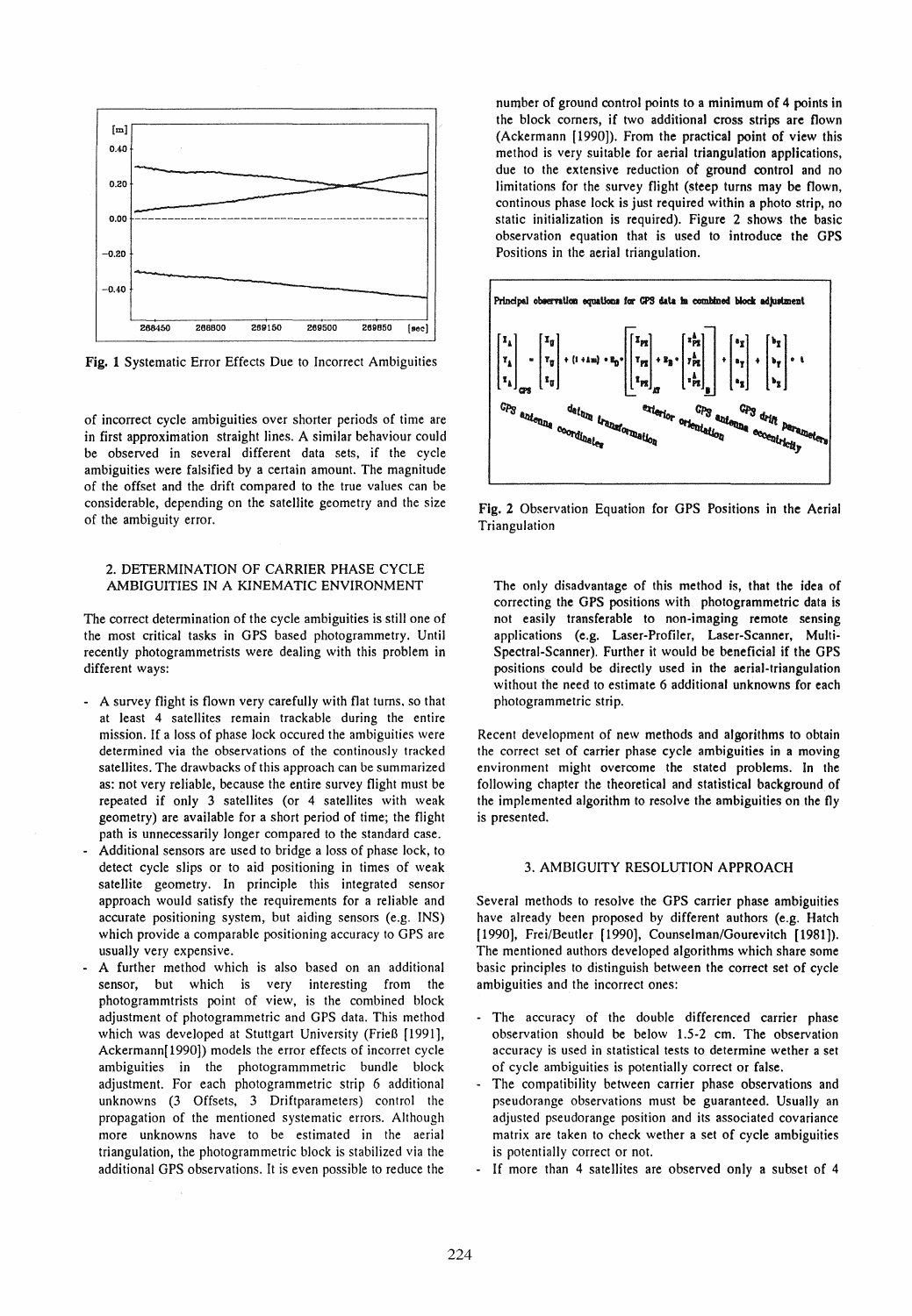cycle ambiguities (primary satellites) are independent of each other. If 4 correct ambiguities are known a unique position can be determined. Using the accurate and unique position all additional ambiguities can be computed.

- The most probable set of primary cycle ambiguities is the one which yields the smallest  $\sigma_0$  of all observations in all epochs under consideration, providing no cycle slip or loss of phase lock occured on the primary satellites.
- Observing dual frequency data (widelane ambiguities) aids the ambiguity search considerably.

The algorithm whieh is presented here, works with a combination of the above mentioned features. The statistical tests which are used to distinguish between the correct and the false ambiguity sets form 4 rejection criteria:

Test 1: Compatibility of code and carrier measurements: The position computed from phase oservations using a potential solution must be within the probability region of the associated pseudorange position. Mathematically this rejection criteria can be defined as folIows.

$$
\sqrt{(X_{Phase} - X_{Code})^2 + (Y_{Phase} - Y_{Code})^2 + (Z_{Phase} - Z_{Code})^2}
$$
  
 
$$
\leq \text{const } \sqrt{\sigma_x^2 + \sigma_y^2 + \sigma_z^2}
$$
 (2)

 $\sigma_{\nu}, \sigma_{\nu}, \sigma_{\nu}$  are the a posteriori variances of the pseudorange solution. With the constant the statistieal properties of the rejection criteria can be chosen.(e.g. const = 3 gives a statistical probability of 99.9%)

Test 2: Compatibility of a priori and a posteriori variance of a single epoch: If the a posteriori variance of the phase observations of the actual epoch is not compatible with the known a priori variance of the double differenced phase observations (e.g.  $<$  1.5cm), the set of ambiguities has to be rejected. To assess the compatibility a  $\chi^2$  - Test is used.

$$
\frac{(n-1) \hat{\sigma}_0^2}{\sigma_0^2} \sim \chi^2_{(d/1-\alpha)}
$$
 (3)

Test 3: Compatibility of a single observation with the a priori variance factor: With this test the single observation is tested. It has to be emphasized here, that the residual has to be standardized before it can be assessed. The size of the residual of a phase observation can change significantly if the satellite geometry is changed. Statistically the standardized residual is normally distributed. Hence the boundary values of the Gaussdistribution can be taken as a test-value.

$$
\frac{|\nu|}{\sigma_{\nu}} \sim N_{1-\alpha} \tag{4}
$$

Test 4: Compatibility of a priori and a posteriori variance of all epochs so far: Test 4 and Test 2 are absolutely similar but in Test 4 all observations which are gathered up 10 the actual point in time are taken into account. Here also a  $\chi^2$  distribution is used as rejection criteria.

A further test to assess the reliability with which the potentially best ambiguity set has been determined was proposed by Frei/Beutler [1990]. The ambiguity set with the minimal variance factor using all observations is tested against the set with the second smallest variance factor. This test gives an

indication whether the potentially best solution is significantly better as all others. If the test value in equation 5 is larger than the associated F-Test value, the user can assume that the selected solution can be used for position computations.

$$
\frac{\hat{\sigma}_2 - \hat{\sigma}_1}{\sqrt{\frac{\hat{\sigma}_2^2}{2n_2} + \frac{\hat{\sigma}_1^2}{2n_2}}}
$$
  $F_{n_1, n_2, 1-\alpha}$  (5)

The flowchart in figure 3 shows the actual implementation of the ambiguity resolution algorithm.



Fig. 3 Implementation of the ambiguity resolution

## 4. EMPIRICAL RESULTS WITH THE AMBIGUITY RESOLUTION ON THE FLY

The algorithm which was introduced in chapter 3 was tested with several sets of real GPS data. Intentionally only LI / C/A Code data was used for the analysis, to show that the algorithm is also working in a worst case scenario. Table 2 summarizes the data sets in more detail.

Although the data sets  $1 - 3$  are originally static, they were processed as if they were kinematic to show the properties of the aJgorithm. The performance criteria which were analyzed in more detail for each data set are the convergence behaviour, the power of tests and the reliability of the correct estimation.

#### Data sets 1,2,3:

The 3 static data sets were mainly used, to have well controlled test conditions with different baseline lengths. The data for all three baselines was gathered with ASHTECH L-XII receivers.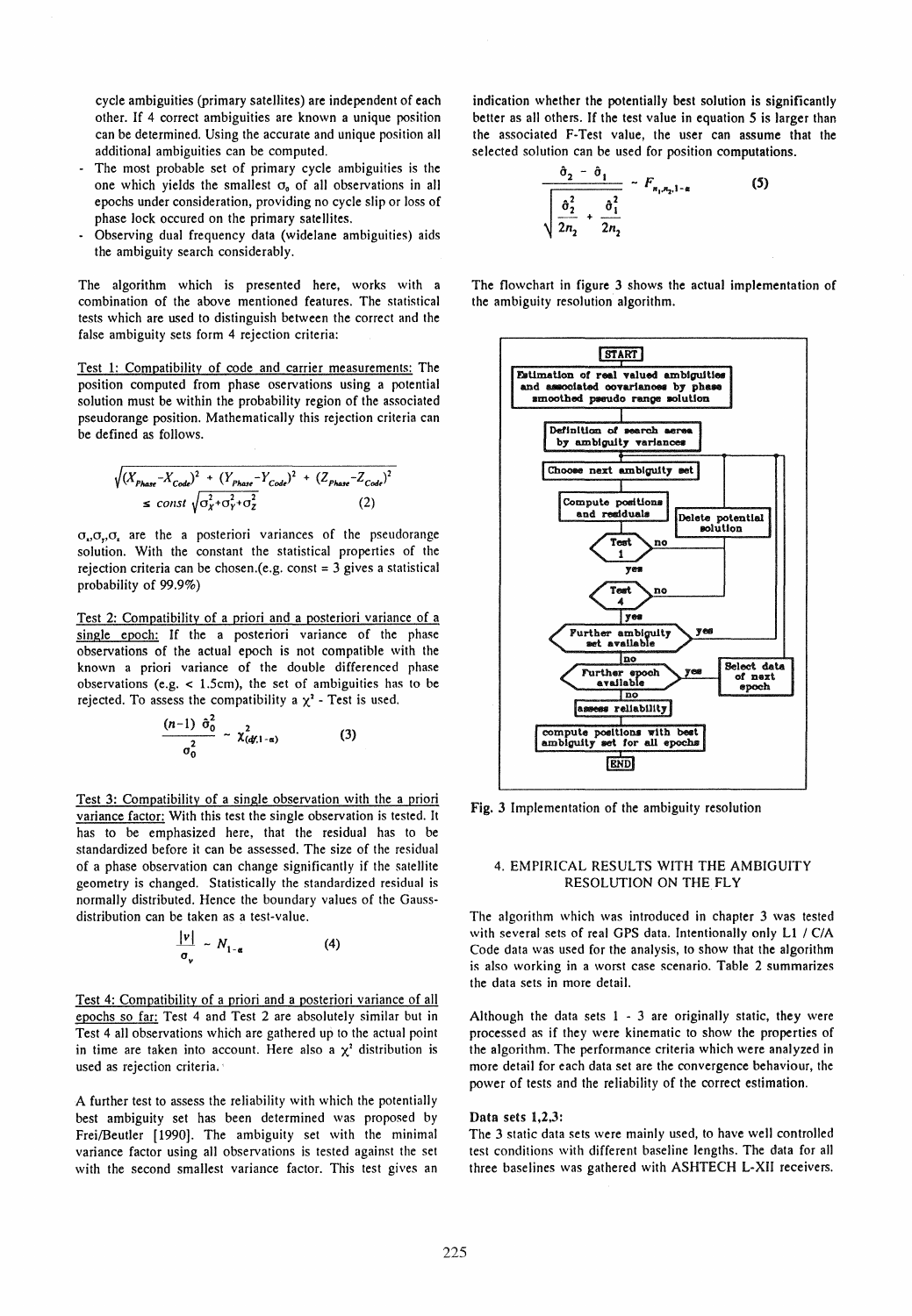| Nr             | Date       | rec.<br>inter<br>[sec] | Nr.<br>οf<br>epoc<br>hs | line<br>length<br>[km] | Obs.    |
|----------------|------------|------------------------|-------------------------|------------------------|---------|
|                | 7.1.1992   |                        | 2349                    | 0.002                  | L1, C/A |
| $\overline{c}$ | 4.4.1991   | 10                     | 111                     | 1.8                    | L1, C/A |
| 3              | 10.10.1991 | 20                     | 70                      | 3.4                    | L1, C/A |
| 4              | 13.3.1992  | 0.6                    | 3416                    | kinem.                 | L1, C/A |
| 5              | 5.8.1991   | 0.5                    | 7000                    | kinem.                 | L1, C/A |

Tab.2 Description of data sets

The reference positions were computed using standard, commercial software for baseline computations (ASHTECH Program Linecomp). In all analyzed cases the algorithm under consideration was able to resolve the correct set of cycle ambiguities. Figure 4 shows the differences (3km baseline) between the results obtained by ASHTECH'S Linecomp and the ambiguity resolution algorithm. Further the figure shows the convergence behaviour using some standard statistical assumptions for the rejection criteria (Variance of double differenced carrier phase: 1.5cm ; confidence region for code solutions 99.9%).



Fig. 4 Accuracy and Convergence Behaviour of Ambiguity Resolution

Although the accuracy of the algorithm seems to be very high, thc convergence behaviour was not very satisfying. Providing that there should not be any restrictions to the flight behaviour during survey flights, the aim for photogrammetric applications must be, that the cycle ambiguities can be resolved within the length of a single photogrammetric strip. Under special conditions the convergence of the algorithm can be accelerated by decreasing the test values for the rejection criteria in tests 1- 4, but there would be no guarantee that the correct ambiguity solution is not rejected. The performance will always be a tradeoff between convergence speed and reliability, and the user has to make his own decision what is more important to him. In the tests which are presented here the emphasis was laid on the reliable estimation of the correct carrier phase ambiguities. The reliability analysis for the three processed baselines indicated significant differences between the potentially best and the second best solution. Table 3 summarizes the Fisher-Test values and the a posteriori variance factors for the tested data sets.

| Nr. | F-Test | Sigma 0          |
|-----|--------|------------------|
|     | 98.2   | $0.2 \text{ cm}$ |
|     | 42.3   | $0.5 \text{ cm}$ |
|     | 6.6    | $0.4 \text{ cm}$ |

Tab.3 Reliabilty of estimation

Data set 4:

This kinematic data set was observed in a airborne Laser-Profiling mission to derive a digital elevation model in forest aereas from laser measurements (Lindenberger [1991]). 10channel Sercel receivers were used in the aircraft and on the reference station. Altogether 3416 epochs with a 0.6 sec data rate were observed (35 min). 6 Satellites were tracked continuously. As in Laser-Profiling missions no direct control for the GPS derived positions can be made, the data set was divided in two subsets each of approximately 15 minutes Jength. The two data sets were processed with the described aJgorithm. Providing no cyde slips occured on the primary satellites the program should converge to the identical sets of carrier phase eyde ambiguities. Although the identity of the ambiguities was achieved with the algorithm, the best set of eyle ambiguities was not significantly better than the second best (see Table 4.). Hence, without any exterior control it can not be reliably distinguished which one of the ambiguity sets is correct.

| best<br>solution           | $-3608143$<br>4636099<br>2721870 | sigma 0<br>$1.38$ cm | F-Test Value |
|----------------------------|----------------------------------|----------------------|--------------|
| second<br>best<br>solution | $-3608143$<br>4636098<br>2721871 | sigma 0<br>$1.39$ cm | 1.10         |

Tab.4 Estimated Ambiguity Sets and Reliability Values

## Data Set 5:

A more complete control for the performance of the algorithm with a true kinematic data set could be made with the weil controlled aerial triangulation testflight GLANDORF 1991. The coordinates of the airbome GPS antenna, at the time of exposure, were determined with a standard aerial triangulation. The block, with image scale 1:8000, consisted of 14 strips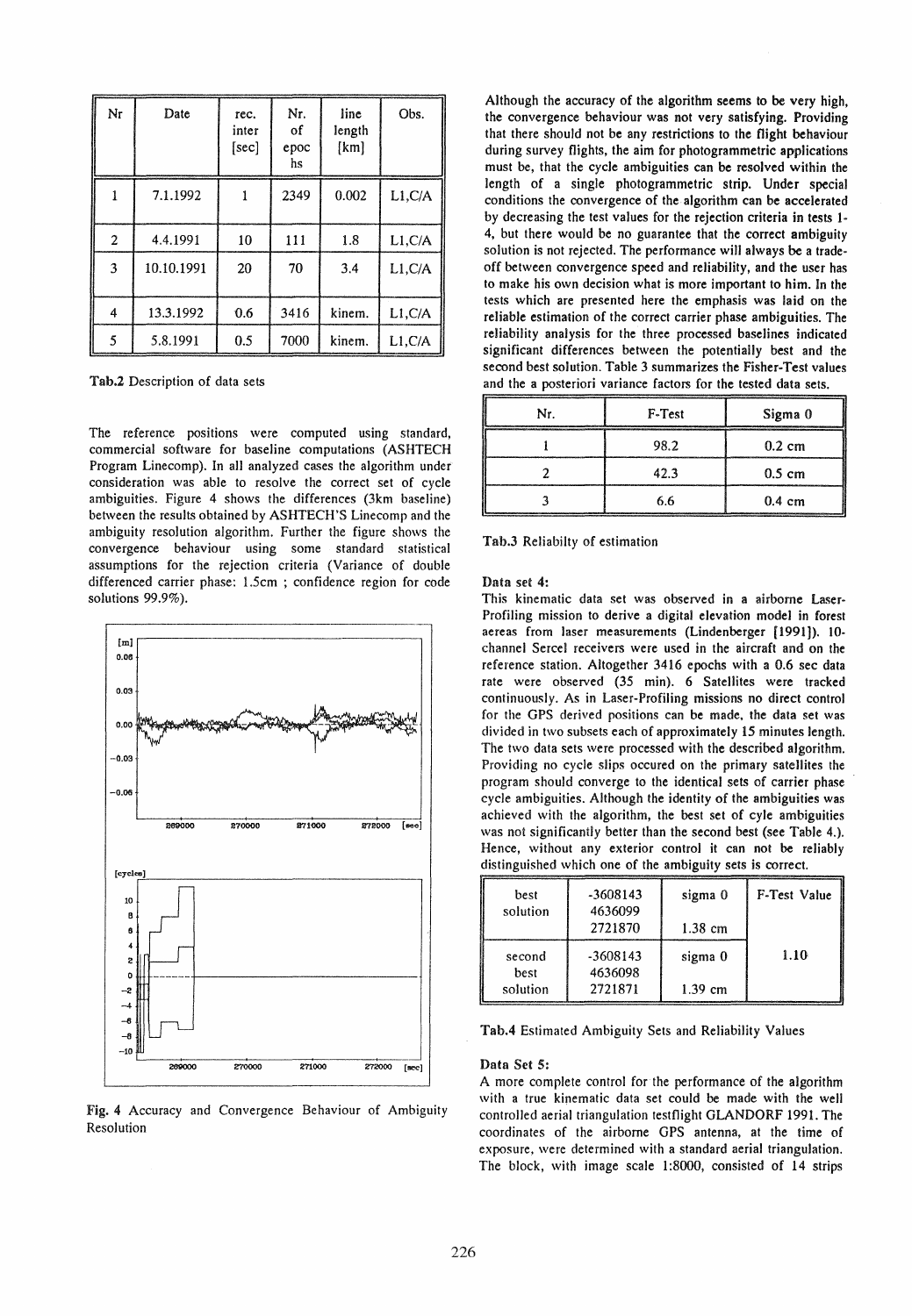which were aligned crosswise (Frieß [1992]). Totally 140 images with 17 horizontal and 43 vertical control points were processed. The photogrammetric measurements reached a theoretical standard deviation of 0.12 m for the antenna phase center coordinates. To assess the absolute GPS positioning accuracy in a reference coordinate system, the photogrammetrically determined positions were directly compared with the results of the ambiguity resolution algorithm. From the entire data set a subset of 5 strips was chosen in which 4 satellites were observed continously, and a maximum of 6 sateHites for more than 35 minutes was reached. Entirely the analyzed data set had 7000 epochs with a 2 Hertz update rate. On purpose the rejection criteria were chosen very weak, so that a total of 170000 potential solutions were processed. Figure 5 shows the differnces between the GPS- and the photogrammetric antenna coordinates in Gauss-Krüger X,Y,Z coordinates.



Fig. 5 Coordinate Differences between aerial triangulation and ambiguity resolution algorithm

Remarkable are the fairly big offsets in all three coordinate directions (X=4m, Y=1m, Z=7m). Further it can be seen that no time dependent drift errors are included in the computed differences. Although the offsets exist, it is believed that the estimated ambiguity set is the correct one. If the cycle ambiguities would be incorrect, a drift similar to the one in figure 1 would be unavoidable. A possible explanation is, that the reference position to which all positioning computations are tied, is incorrect by the observed offsets. Most likely the differences result from the transformation between the two coordinate systems which were used for the computations (aerial triangulation = Gauß-Krüger, GPS = WGS 84). To determine the 7 transformation parameters only a small geodetic network was measured, therefore the adjusted datum shift was only weakly determined. If the offsets are removed from the observed coordinate components, a variance of 10-20 cm remains. After removing the standard deviation of the photogrammetric control measurements an accuracy of 10 cm results for the GPS positions.

## 5. CONCLUSIONS AND IMPACT OF HIGH ACCURATE GPS-POSITIONS ON PHOTOGRAMMTERY

In the previous chapter it was demonstrated with several examples, how GPS can be used as a highly precise positioning tool. Under standard operating conditions 3 of the 6 exterior orientation elements for phologrammetric sensors can be observed with an accuracy of 10 cm. Several authors (Frieß [1990] , Ackermann [1990]) showed already that these orientation elements can be used advantageously. The directly measured camera projection centers can reduce the need for ground control extensively. The impact of directly measured projection center coordinates is best demonstrated using the GPS-observations of the controlled testflight GLANDORF (data set 5). The computed positions were introduced in an aerial triangulation with only 4 ground control points in the block corners. Only six additional unknowns have been estimated to account for an additional datum transformation (compare Fig. 5). The results of this minimal ground control block configuration was compared 10 a standard aerial triangulation. Empirical accuracies could be computed by analyzing the horizontal and vertical control points which were not used in the GPS - block. From Fig. 6 it can be seen that the combined bundle block adjustment with a minimal ground control configuration achieves a comparable accuracy to the conventional case.



Fig. 6 Comparison of standard aerial traingulation with GPS based aerial triangulation

Not only for aerial triangulation. but also for the direct exterior orientation of new sensors (e.g. Laser Profiler) the GPS positioning capability has been used with a lot of success. With the Laser Profiler it is possible to measure directly a digital elevation model in aereas where conventional photogrammetry fails (dense woods, coastal regions). A more detailed description of the results with this new photogrammetric sensor system can be found in Ackermann/Lindenberger/Schade [1992].

In conclusion it has been shown that GPS Positioning for photogrammetric sensors is possible with an accuracy of 10-20 cm under conditions which mostly apply. GPS opens new applications in photogrammetry or makes existing applications more cost effective. The economic benefit of GPS by reducing ground control is extensive. The software for relative kinematic GPS positioning and combined block adjustment as weil as cheaper GPS hardware and an improving satellite geometry makes the NAVSTAR/Global Positioning System ready for practical application in photogrammetry.

# 6. BIBUOGRAPHY

Ackermann F. [1990] : Kinematic GPS Camera Positioning for Aerial Triangulation. Proceedings of the Second International Symposium on Precise Positioning with the Global Positioning System. Ottawa, Canada, 1990, pp. 1155-1l68

*Ackermallll F.. Lindenberger* J.. *Sc!wde* H. *{I 992J* :